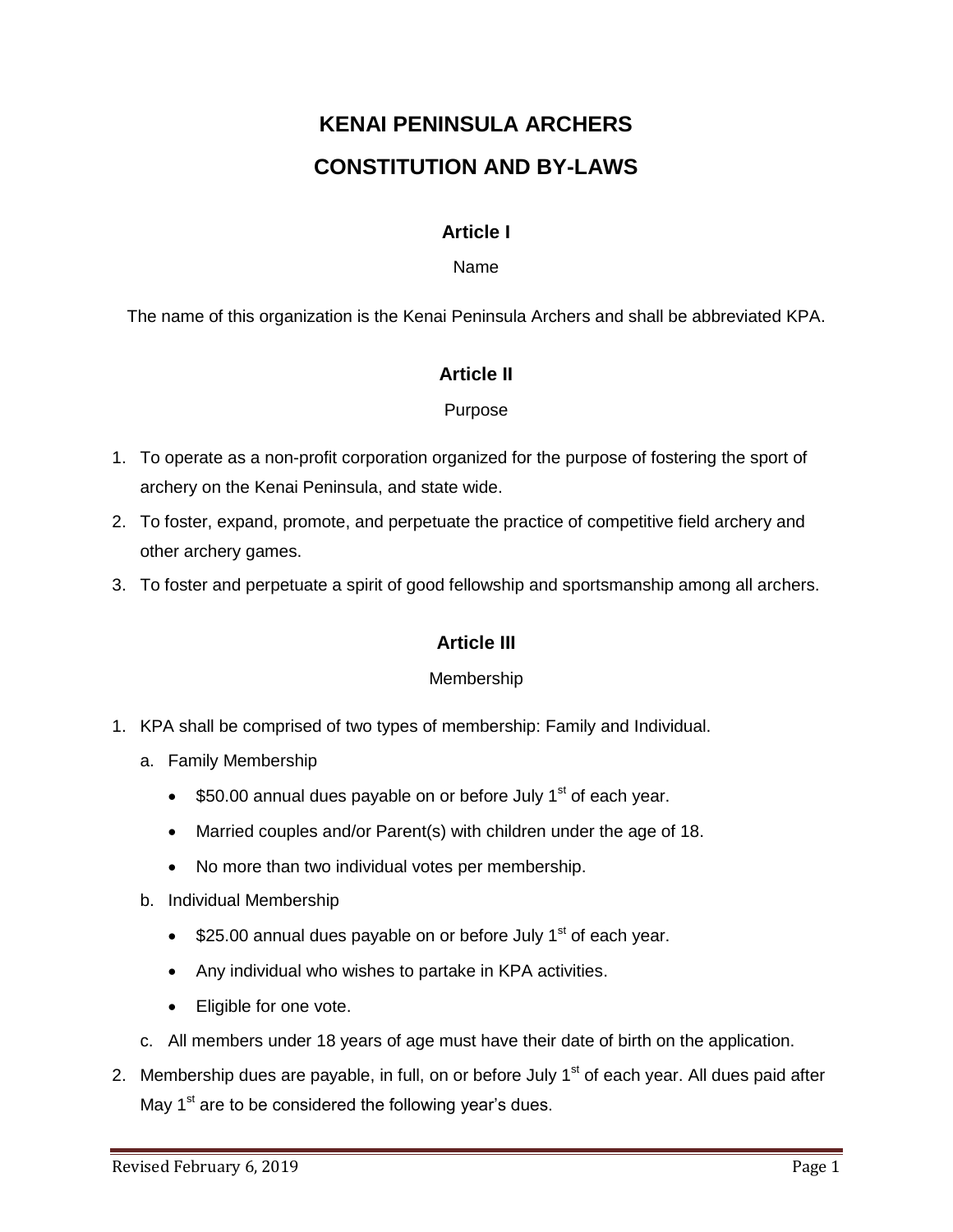3. Membership may be revoked for failure to comply with all applicable rules and regulations of the KPA.

# **Article IV**

## Internal Grievance Procedure

- 1. KPA procedures governing opportunity to participate and resolution of certain grievances:
	- a. Membership shall be provided to any person without discrimination on the basis of race, color, religion, age, sex, or national origin.
	- b. Neither the KPA, nor any member of the KPA, may deny or threaten to deny any person the opportunity to compete in any activities or games held by the KPA.
	- c. A person who alleges that he, or she, has been denied by the KPA, or any member of the KPA, a right established in paragraph (b) above shall immediately inform the President of the KPA or his/her designated representative on such matters, who shall cause an investigation to be made and take steps to settle the controversy without delay.
- 2. Any individual member of the KPA may file a written grievance with the Secretary of the KPA pertaining to any matter within cognizance of the KPA and alleging a violation by the KPA or any member of the KPA of the provision(s) of this Constitution or the rules/regulations of the KPA.
- 3. Any grievance shall be signed under oath and shall allege with particularity the nature of the grievance and/or each claimed violation of the aforementioned documents by reference to specific sections thereof, stating in concise language how, when, and where the alleged violation occurred. The factual allegations shall be set forth in numbered paragraphs, each paragraph containing a single factual allegation.
- 4. Upon receipt of a grievance, the Secretary shall promptly (i.e. within 3 days) refer it to the President of the KPA or the President's representative on such matters. Every effort will be made to resolve the grievance or complaint through informal means.
- 5. In the event that the person filing a grievance is not satisfied with any proposed resolution of the matter reached by informal methods, or if no action is taken by the President to resolve the matter informally within 10 days he/she may request a hearing whereupon the President shall promptly (i.e. within 3 days) refer the matter to an appointed committee of three council people (hereafter Council People Committee)at least one member of which shall be an active Director and none of who shall have an interest in the subject matter of the grievance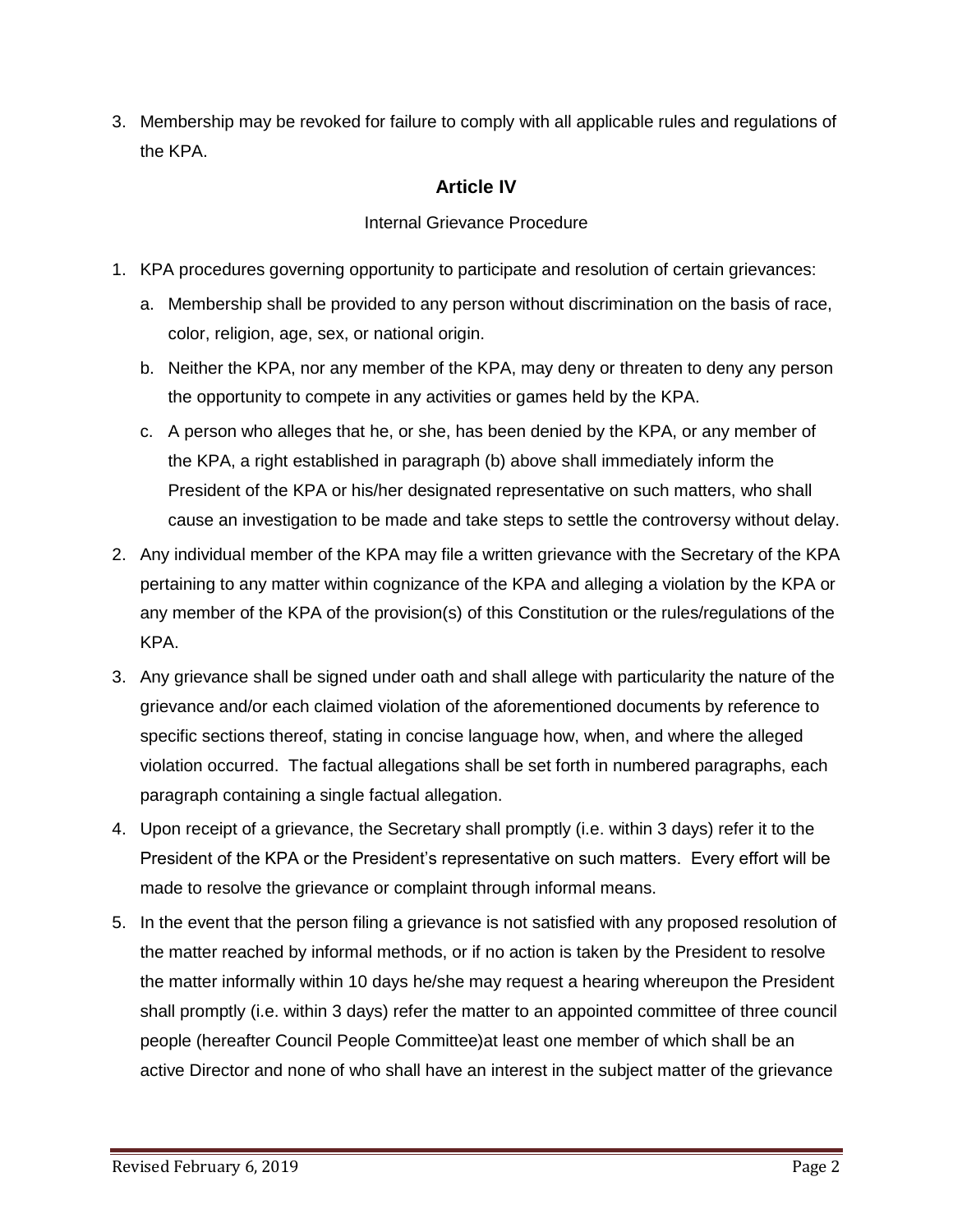or complaint, to hear evidence, make findings of fact and adjudicate the issue raised. Such hearing shall be convened as expeditiously as possible.

6. At any hearing conducted pursuant to "5" above, all interested parties shall have the right to counsel, to present evidence in support or in opposition to the grievance, to examine and cross examine witnesses, and to present such factual or legal claims as will support their positions. A summarized record of the proceedings shall be made by the Council People Committee. The rules of evidence shall not be strictly enforced. The Council People Committee shall expeditiously conduct the hearing and report its findings of fact and recommendations to the KPA and all interested parties. The burden of proof and of going forward shall be on the complainant. The entire KPA Council shall decide to accept or reject the recommendations or send the matter back for additional evidence, or to take additional evidence itself.

# **Article V**

## Code of Conduct

- 1. The KPA shall adopt a Code of Conduct which should be distributed to the participants, instructors, directors, etc. under its cognizance.
- 2. This Code of Conduct shall govern the conduct of all members of the KPA which such members are participating in KPA sanctioned events, training, camps, tours, or otherwise utilizing KPA facilities.
- 3. Any individual alleging a violation of provision 1 of this section may file a grievance with the Secretary of the KPA pursuant to provisions in Article IV.
- 4. Any hearing conducted pursuant to this section must be conducted in accordance with the procedures set forth in Article IV.

## **Article VI**

#### KPA Code of Conduct

I, as a member of the Kenai Peninsula Archers, understand and will comply with the following guidelines as set forth by the KPA as their Code of Conduct:

- 1. The possession or use of controlled substances, or excessive alcohol, by any participant is prohibited.
- 2. KPA members and participants will refrain from any illegal or inappropriate behavior that would detract from a positive image of KPA or be detrimental to its performance objectives.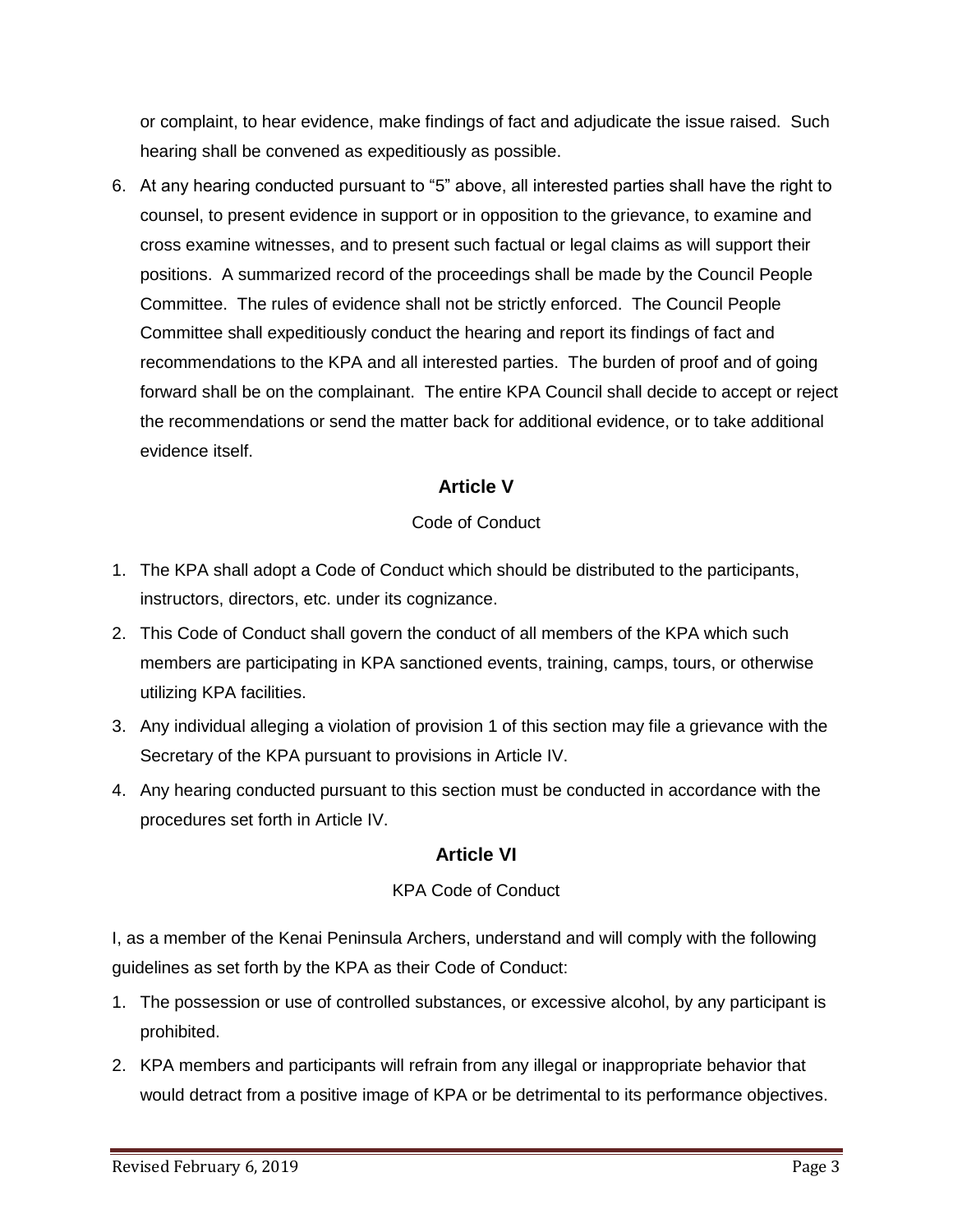3. KPA members will display proper respect and sportsmanship towards coaches, officials, administrators, fellow competitors, and the public.

# **Article VII**

## Membership Voting

- 1. Matters that come before the KPA at any time may be submitted to the membership for a vote. A question so submitted shall be decided by the majority of the members voting who are present, and shall be binding on the KPA.
- 2. Executive committee shall be voted for by the members present at the Annual Meeting.
- 3. Members unable to attend the Annual Meeting may submit a written proxy by mail, postmarked one week prior to the Annual Meeting.

# **Article VIII**

#### **Officers**

Officers of the KPA shall be (Executive Committee): President, Vice President, Secretary, Treasurer, Range Officer, Gaming Officer, Alternate Gaming Officer, and Media Officer. All members of the executive shall have one vote regardless of number of offices held. The office of Secretary and Treasurer may be held by the same person.

- a. Executive Committee shall be the managing body of the KPA.
- b. Executive Committee shall hold periodic meetings (phone or internet forums included) open to all club members (can be same as periodic Membership Meetings.)
- c. Executive Committee decisions shall be made by a simple majority. A quorum is required for a meeting to be held.
- d. Executive Committee will be responsible for day to day business of the KPA.
- e. All expenses over \$500.00 must be approved by a majority of the general membership at scheduled meetings.
- f. The President shall reserve the right to appoint any Executive Committee member to assume or assist in any capacity should a sitting member be unable to fulfill or execute the duties of their office, if no Executive Committee Member can fill the needed role, a General Member can be approached for the needed duty(s).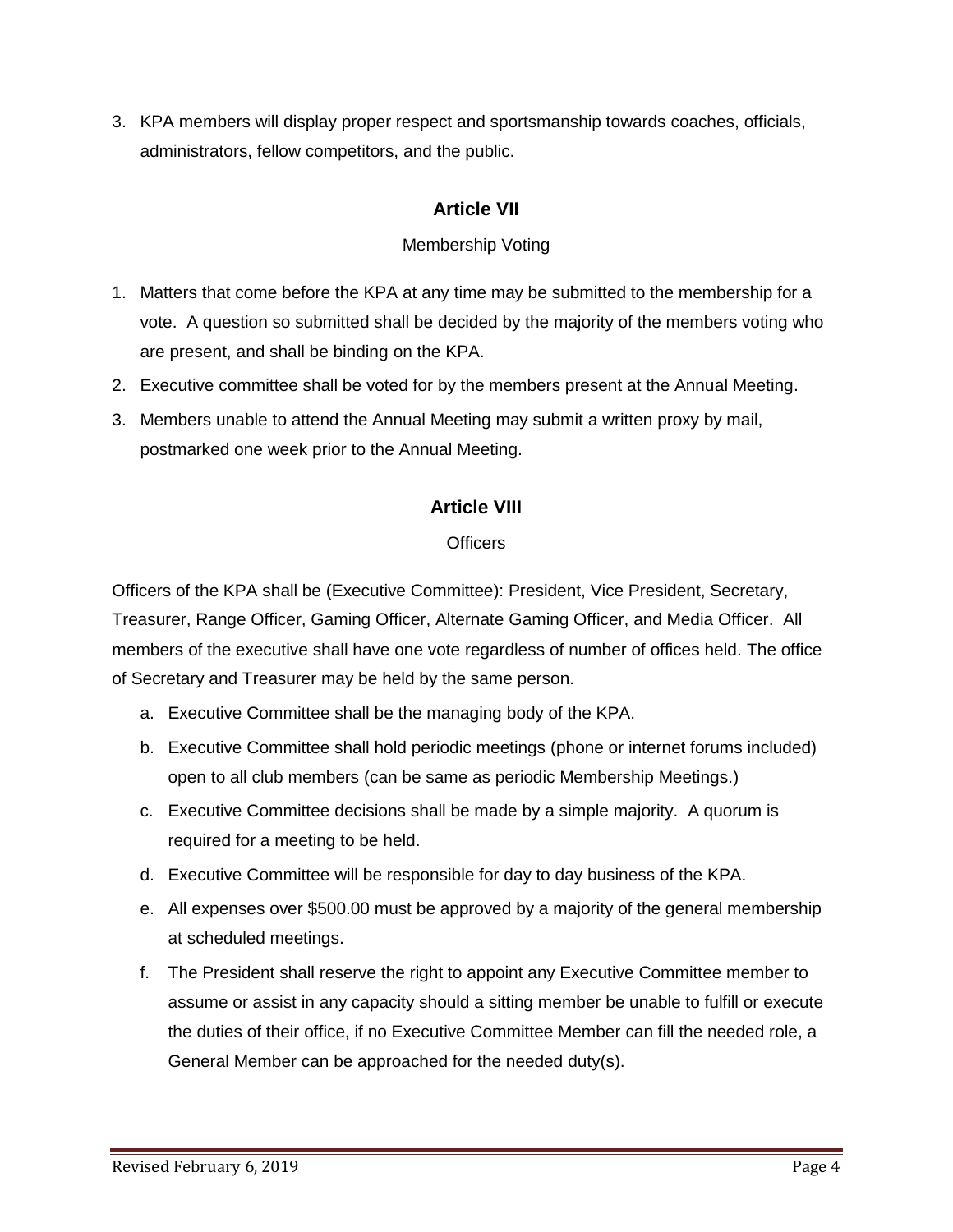- g. If there is a vacancy in the Executive Committee for any reason during a term of office, the President may appoint a member to fill the vacancy until the next Annual Meeting. The appointment must be confirmed by the majority of the Executive Committee.
- h. In the event of Dissolution of KPA, all monies left in Accounts after debts are paid shall be distributed to local charities.

## **Article IX**

#### Officers and Duties of Officers

#### 1. President

- a. The President shall preside at all meetings of the Executive Committee, or any duly constituted body.
- b. Shall conduct meetings in strict accordance with Roberts Rules of Order.
- c. Shall appoint all standing and special committees.
- d. Shall initiate and develop activities of the Executive.
- e. Prepare and submit to the Executive Committee and membership an Annual Report indicating activities and position of the KPA.
- f. Shall be the KPA representative, or may appoint a Club Member in good standing, to the Alaska State Archery Association Board of Governors.
- g. Shall be empowered to call an emergency committee meeting, or any unscheduled General Membership Meetings.
- 2. Vice President
	- a. The Vice President shall serve as a member of the Executive Committee.
	- b. Shall perform the duties of the President if the President is unable to act.
	- c. Shall head the Independence Day 3D archery event committee.
	- d. Shall serve as Internal Auditor of the KPA.
	- e. Shall serve as the Elections Officer.
- 3. Secretary
	- a. The Secretary shall serve as a member of the Executive Committee.
	- b. The Secretary shall conduct the affairs of the KPA in accordance with the programs, policies and budgets as established by the Executive Committee.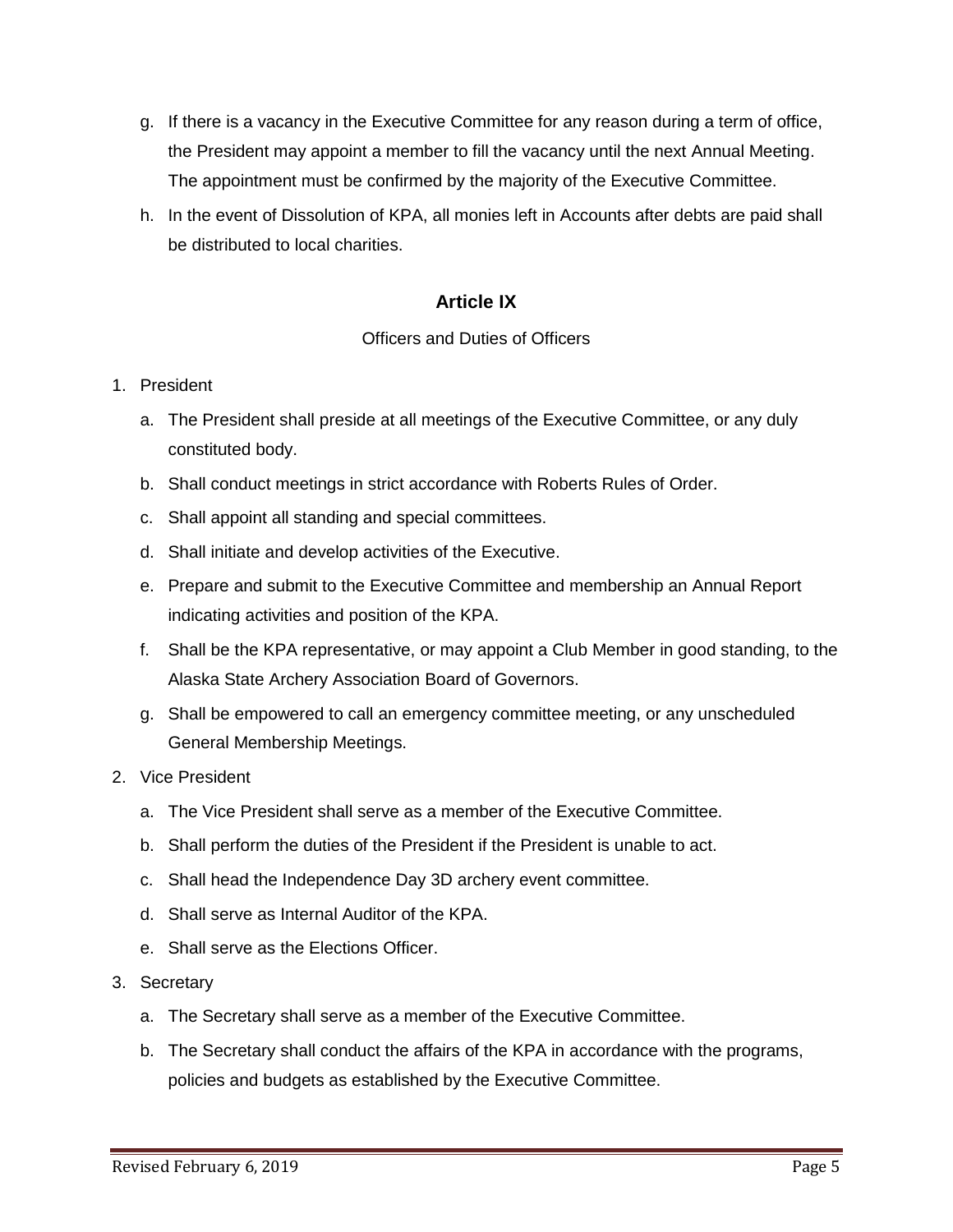- c. Shall organize and operate the administrative offices of the KPA.
- d. Shall coordinate the activities and programs of the KPA.
- e. Shall supervise the fiscal affairs of the KPA in accordance with the budget adopted by the Executive Committee.
- f. Shall assure proper publication of official notices and reports, attest documents, and keep the archives of the KPA.
- g. Shall assure proper publication of promotional literature.
- h. Shall assure the proper publication of any officially adopted publications of the Executive Committee.
- i. Shall be the custodian of all prizes and trophies of the KPA, and shall keep a record of them including names of donors, the conditions of competition governing the awards, and the names and scores of those who win them.
- 4. Treasurer
	- a. In the event this office is not combined with Secretary, shall render such reports as required and be a member of the Executive Committee.
	- b. Shall serve as a member of the Executive Committee.
	- c. Shall be responsible for such fiscal duties as outlined for the Secretary.
	- d. Shall assure an adequate Book of Accounts for the KPA.
	- e. Shall prepare, or cause to have prepared, a periodic financial statement to be forwarded to the Executive Committee.
	- f. Shall deposit all monies to the credit of the KPA.
	- g. Shall aid the KPA Internal Auditor in making a quarterly/annual audit of the KPA financial condition at the close of business each quarter/fiscal year and shall furnish a quarterly/yearend financial statement of Executive Committee.
	- h. Shall obtain the approval of the Executive Committee on any expenditure not incidental to the prepared budget, and all items which are not outlined in the policies and procedures of the Annual Meeting.
- 5. Range Officer
	- a. Shall serve as a member of the Executive Committee.
	- b. Shall be the Chair for the Range Committee.
	- c. Shall oversee the Ranges for all safety concerns, rules, and usage.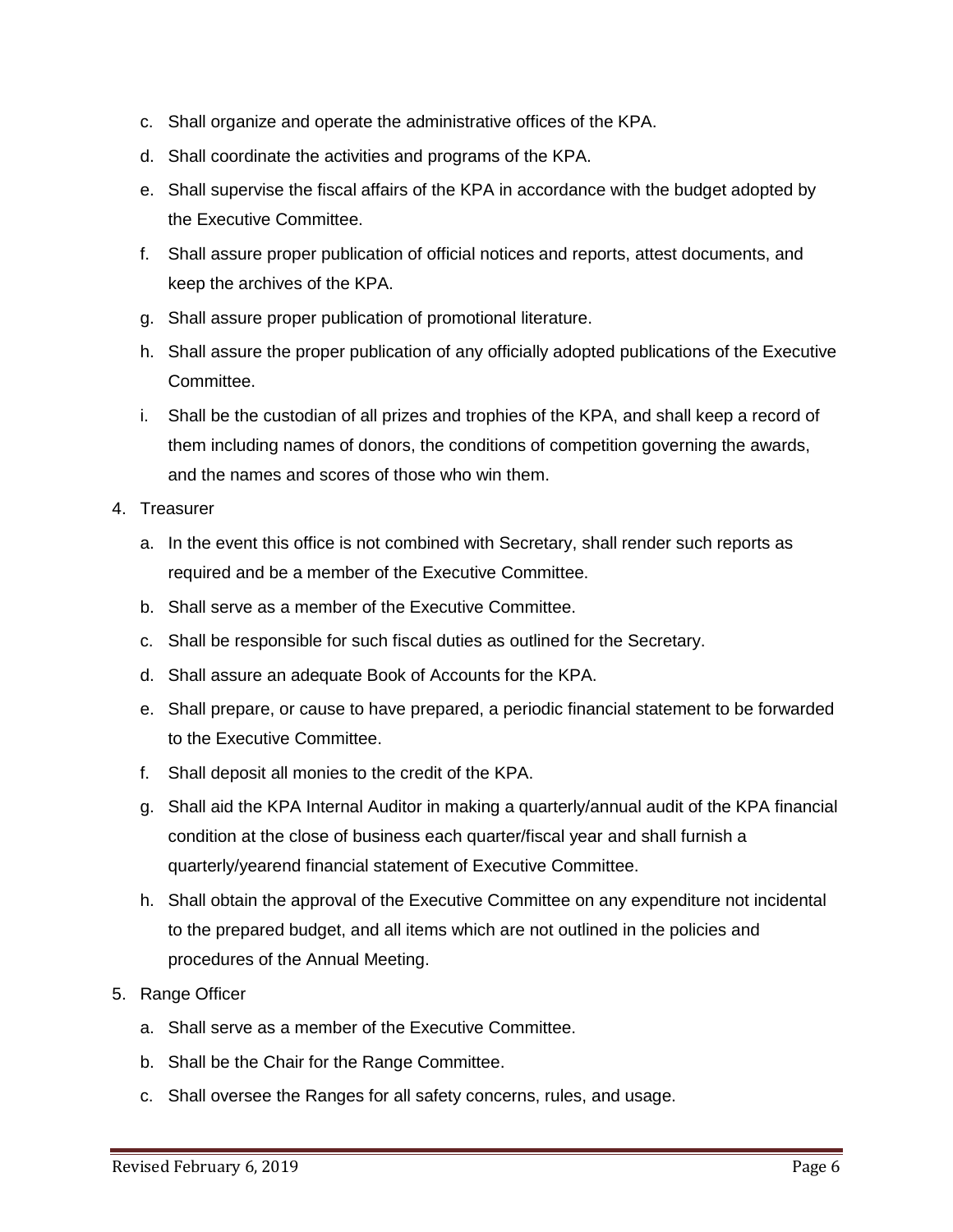- d. Shall report on all conditions of the Ranges.
- e. Shall be responsible for cleaning and maintenance of the Ranges.
- f. Shall notify the Executive Committee of supplies needed for ranges.
- 6. Gaming Officer and Alternate Gaming Officer
	- a. Shall serve as a member of the Executive Committee.
	- b. Shall be responsible for all collections of income from shoots and raffles.
	- c. Shall control all financial activities of Gaming Account.
	- d. Shall report on all financial activities of Gaming Account on a periodic basis.
	- e. Shall aid the Internal Auditor with quarterly/annual audits.
	- f. The Alternate Gaming Officer is responsible for all duties of the Gaming Officer in his/her absence.
	- g. Shall be responsible for the annual renewal of the Gaming Permit.
	- h. Shall submit an annual Gaming Financial Statement.
	- i. Shall be responsible for annual renewal of the range insurance and timely reporting of such to the Kenai Peninsula Borough.
- 7. Media Officer
	- a. Shall serve as a member of the Executive Committee.
	- b. Shall coordinate the public relations of the KPA across all forms of media, including but not limited to audio, print, visual, and Social Medias. This includes working with the webmaster and individual(s) on the webpage and Social Medias.
	- c. Shall coordinate with the Secretary, to assure the Board and Membership are kept informed and up to date via e-mail, and/or phone and written correspondence.
	- d. Will make sure all Media is kept up to date and accurate.
	- e. Shall chair any committee relating to public relations issues.

#### **Article X**

#### **Elections**

- 1. The voting members elect, and to them are responsible, the Officers of the KPA.
- 2. An Officer must be a member in good standing of the KPA to hold office.
- 3. All officers have a term of two years.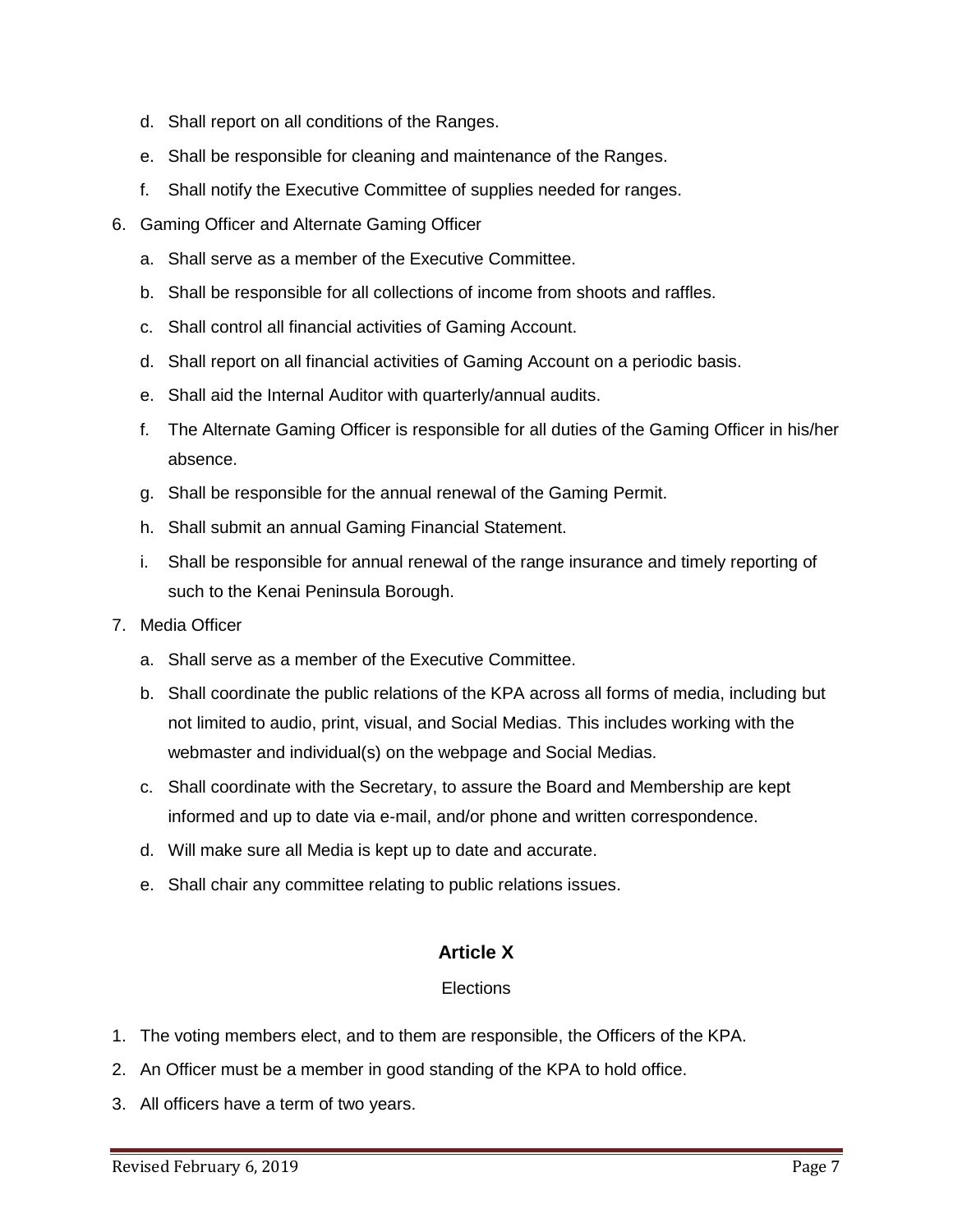- 4. The Annual Membership Meeting shall be held in the month of May, and elections will be held to elect Executive Committee members.
- 5. The offices of President, Secretary, Treasurer and Gaming Officer shall be elected in odd numbered years.
- 6. The offices of Vice President, Range Officer, Media Officer, and Alternate Gaming Officer will be elected in even numbered years.
- 7. In the event a member of the Executive Committee cannot attend, either in person or via phone or social media, it is the officer's responsibility to contact another committee member with a valid reason for the inability to attend. Should an officer miss 3 consecutive meetings without due cause and notification, he/she shall in effect vacate his/her office, and the President can invoke his/her right to appoint another member to the vacant office.
- 8. Any officer may be removed from office by a vote of the membership. The officer being considered for removal shall have the opportunity to present a defense against any and all charges in accordance with Article III. The resolution to remove an officer must be approved by a 2/3 majority vote of the membership. Charges to remove an officer may be filed by any member.
- 9. Any appointment made by the President shall be until the next Annual Meeting, where upon an election will be held to fill the position for the remainder of the regular term.

## **Article XI**

#### Fiscal Year

The fiscal year of the KPA membership shall begin on July 1<sup>st</sup> of each calendar year and end on June 30th of the following year.

#### **Article XII**

#### Alterations and Amendments to the Constitution

The Constitution may be amended by a 2/3 majority vote as represented and voted by the KPA membership at the Annual Meeting, or at any time as the President deems necessary.

- 1. Any amendments must be proposed 60 days prior to the Annual Meeting.
- 2. The By Laws may be amended by a simple majority vote of the membership.